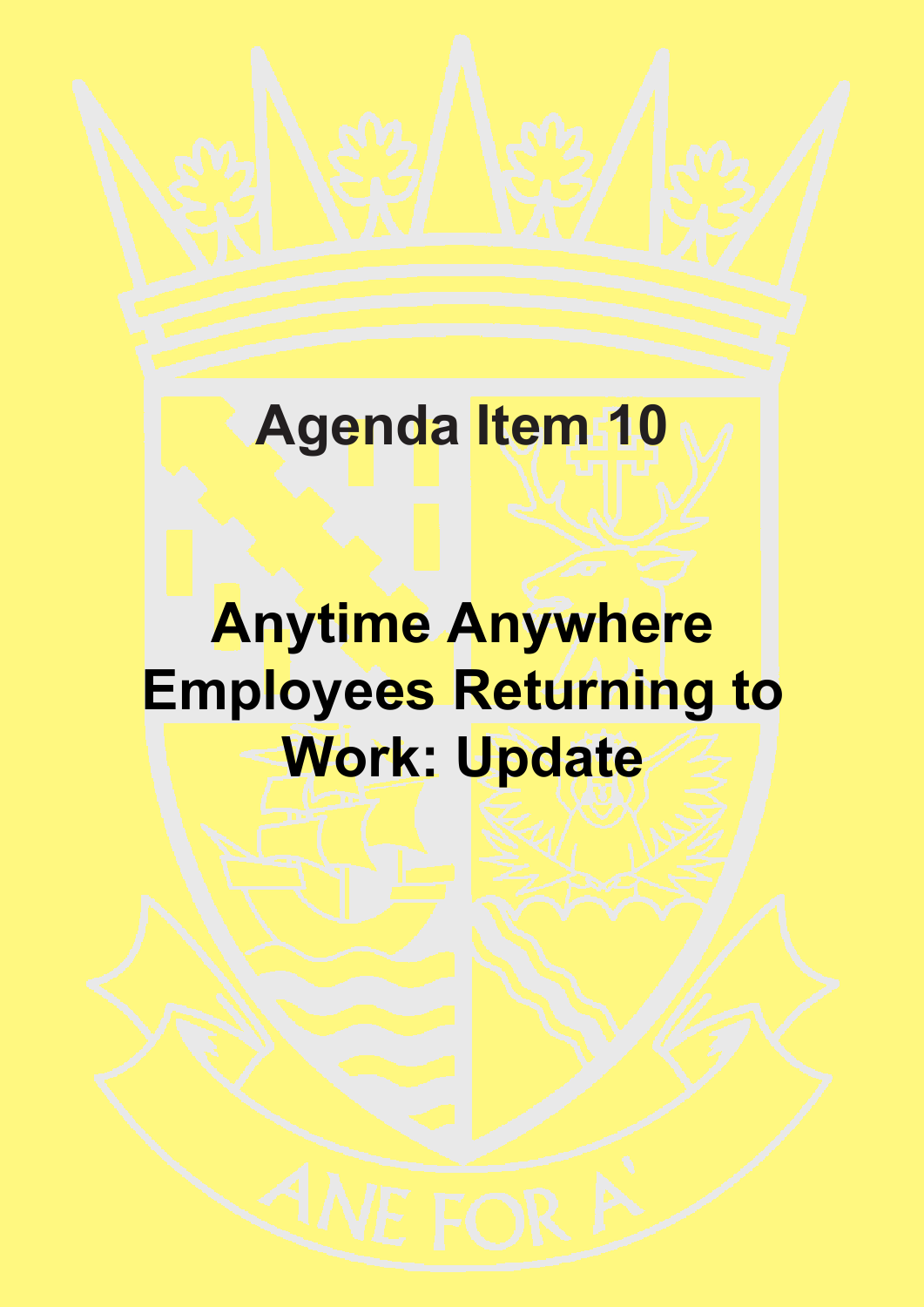**Title: Anytime Anywhere Employees Returning to Work: Update Meeting: Emergency Executive Date: 17 September 2020 Submitted By: Director of Corporate & Housing Services**

## **1. Purpose of Report**

- 1.1 Following the report to the Emergency Executive in June 2020, this report provides Members with an update on the work being done to support the return of employees to their workplace. This is being implemented over the different phases of the lifting of the lockdown. The report also focuses on the longer term office working arrangements to support the Strategic Property Review.
- **2. Recommendation(s)**
- **2.1 The Emergency Executive is asked to note:** 
	- **the work being done to support employees returning to the workplace in line with national guidance**
	- **the future plans for working arrangements for desk based employees who are able to work from home**

# **3. Background**

- 3.1 This report provides an update to the report considered in June by the Emergency Executive on arrangements to support the return of employees to the workplace.
- 3.2 This work is being undertaken in line with any announcements by the Scottish Government on the phased lifting of the lockdown. It is worth highlighting that a number of employees have continued to work during the lockdown period, whilst others have more recently returned to the workplace.
- 3.3 For those who can work from home, the national guidance confirms that this should remain the default way of working for phase 3, and should still be encouraged for phase 4. To provide Members with some context on the changes since the last report, there are now c1300 employees who are selfreporting to be working from home. This has reduced considerably following the re-opening of schools given the return of teachers to the workplace.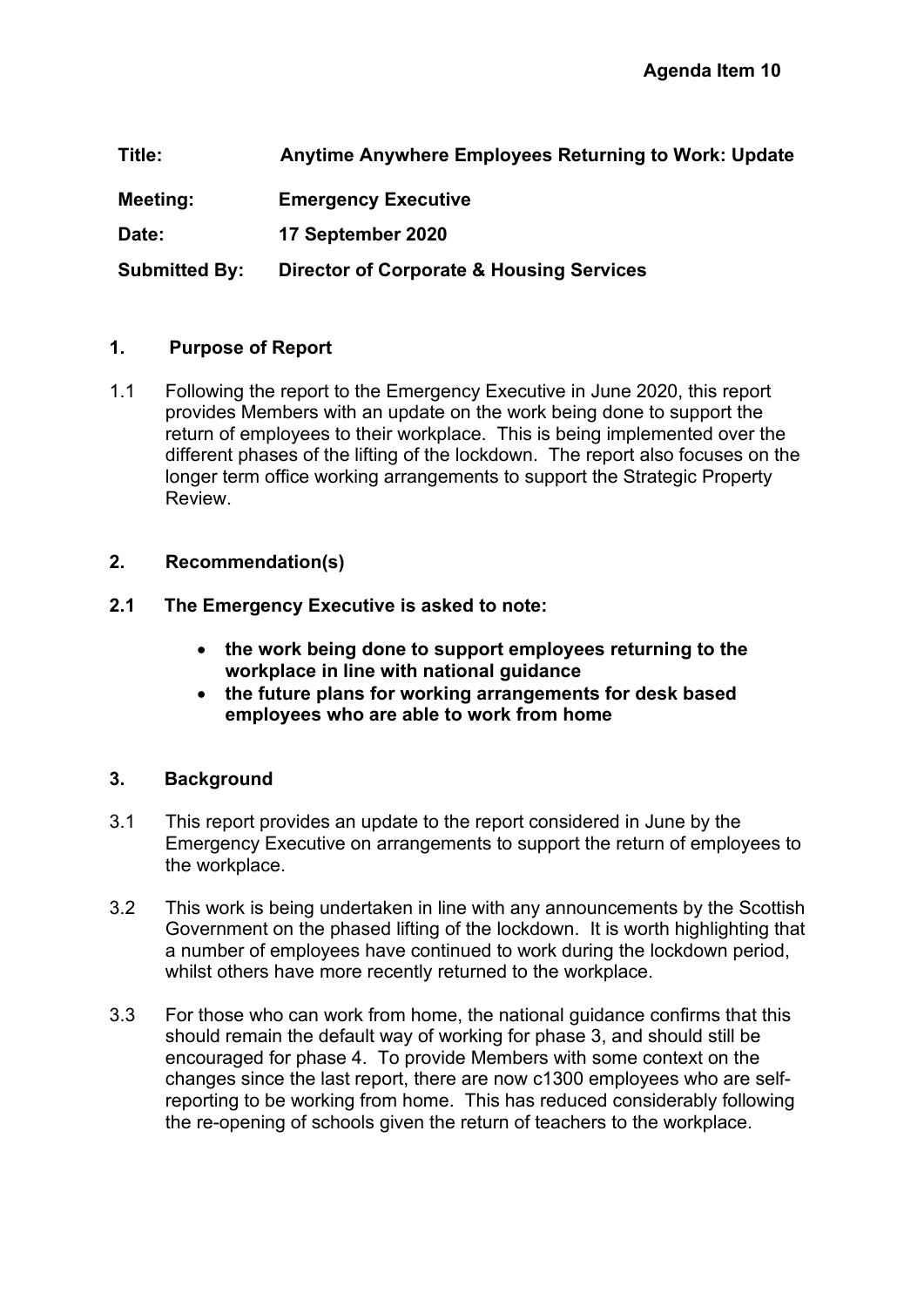## **4. Considerations**

- 4.1 The national guidance enables some workplaces to be opened up subject to safety requirements. This includes for example, outside spaces, construction sites and schools. Working from home continues as the default throughout all phases of the Scottish Government's recovery roadmap and is still encouraged in phase 4.
- 4.2 As previously explained, a Group has been established, chaired by the Head of People, Technology & Transformation, to support the recovery arrangements as Services implement their recovery plans. Four sub groups have also been established. The main group and the sub groups have cross service and Trade Union representation. The 4 sub groups focus on: Buildings; Health & Safety and Cleaning; Office Environment; and Front Line Workforce and Vehicles. Considerable work is required to support the return to workplaces. The following sets out the actions achieved to date.

#### **Buildings**

- 4.3 Since lockdown commenced most buildings have been partially open; some only on a very limited basis. Whilst it makes business sense to leave buildings closed in line with the SPR objectives, the practical application is complicated by a number of factors. For example, some employees have been entering those buildings which are open on only a very limited basis, where they require to access a file or obtain information to be able to continue to work from home.
- 4.4 Prior to the full opening of a building, a range of building checks must be completed. The Facilities team are managing the statutory building checks, and premises managers for each building are also require to undertake a range of other checks. This involves significant levels of work.
- 4.5 To prioritise this work, public facing buildings have been prioritised over offices. Consideration has also been given to the Strategic Property Review, with buildings highlighted as 'under review' being delayed to enable others to be assessed in the first instance. This includes general office accommodations such as Municipal Buildings, the Forum, Sealock and Abbotsford House. Denny Town house, supporting a front line service has reopened at the request of the Chief Officer. Based on the Scottish Government route map, the majority of individuals based in these locations should, in any event, be continuing to work from home where they can and as such, services covered by these offers should continue to operate. In the meantime, access to these buildings will continue to limited.

#### **Health & Safety**

- 4.6 Alongside the statutory checks which are required for all buildings, health & safety measures must also be followed and put in to place before employees should start to use any buildings.
- 4.7 Guidance has been developed and issued to managers, outlining all of the steps they must take before employees can return to the workplace. This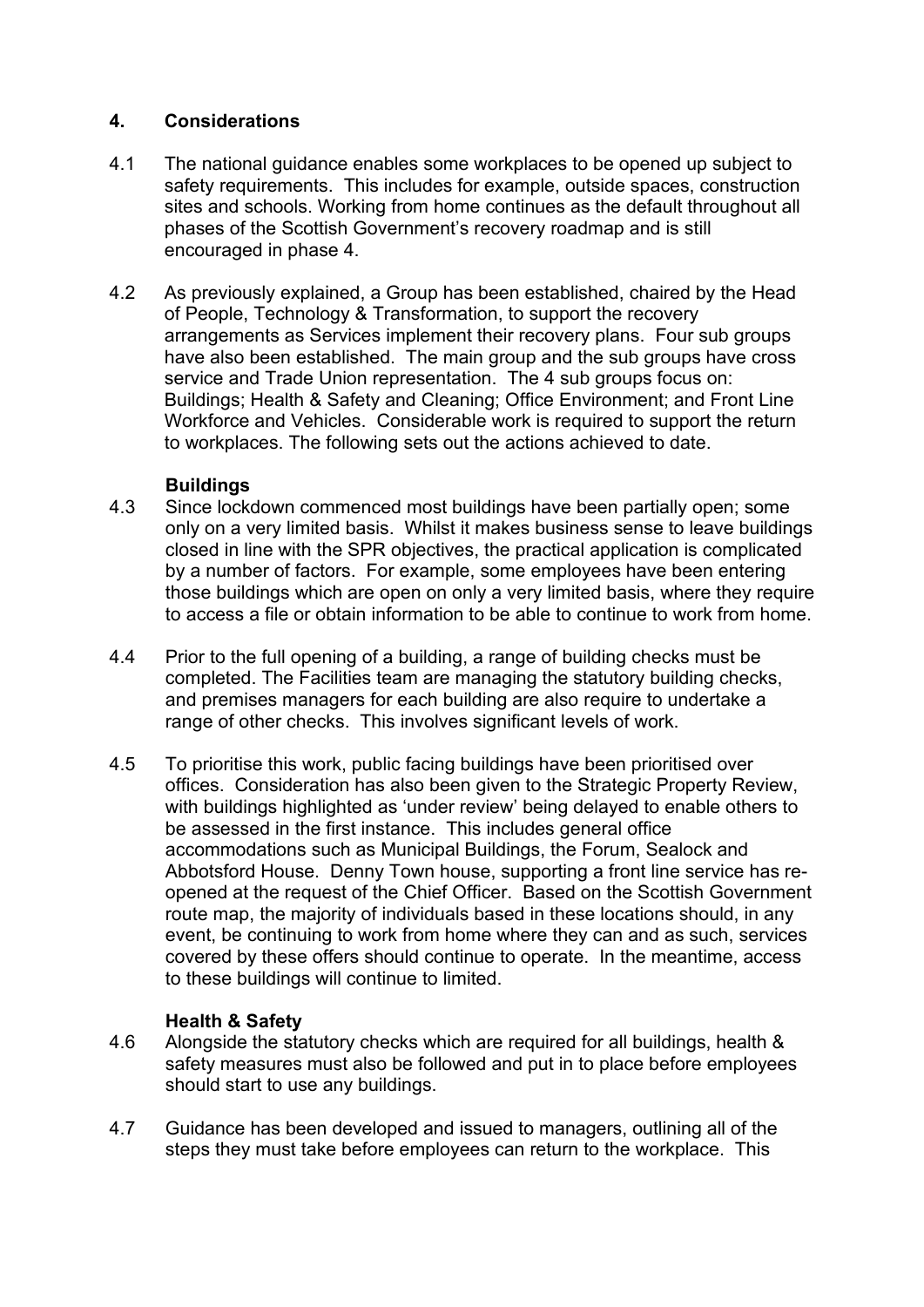includes information on how offices and workplaces should be designed to ensure a safe work space.

## Occupancy levels

4.8 Occupancy should be limited to c30% in buildings to facilitate effective physical distancing and to mitigate the potential impact of employees being required to self-isolate under the Scottish Government's Test & Protect programme. For building based employees, for occupancy levels to be successful, employees will need to continue to work from home for the majority of their working week. The 30% is an average level of occupancy and may be higher or lower depending on service requirements. Managers may also need to implement a shift system to ensure physical distancing, where large numbers of employees start at a particular time. Managers have also been advised not to ask employees to attend the workplace unnecessarily.

#### Risk Assessments

4.9 Where it is decided that workers are required within any workplace, a Risk Assessment for that workplace must be developed. This is to ensure a safe workplace and to manage the risk of transmission. To facilitate this, a Risk Assessment Working Group involving Trade Unions has been set up to review all risk assessments for all workplaces. All risk assessments need to be kept dynamic, being changed as and when changes happen in the workplace, or new national guidance is issued. Risk assessments must also be made available to all employees for their own workplace. Arrangements have been made for this and managers have been advised of the need to ensure employees know how to access the risk assessments.

## Signage and Hand Sanitisers

4.10 An assessment has been made of the need for signs, and screens to be installed in buildings. Signs have now been printed for buildings based on the feedback from managers and will be installed in advance of a building reopening. This includes reminder signs for safety reasons and one-way directional signs where required. Hand sanitiser dispensers have also been purchased and installed in buildings to ensure these are available when employees do return. To support employees, a video is being prepared which will show employees what to expect in the workplace and how it will look when they return. Abbotsford House is being used for this purpose.

## Hotdesking

4.11 Hotdesking in its normal sense, has been temporarily suspended in buildings, to avoid unnecessary transmission, with a desk being made available to one person to use each day, with cleaning before and after.

## **Cleaning**

4.12 Additional day time cleaners have been recruited to provide necessary cleaning in all buildings, including schools. Additional cleaning equipment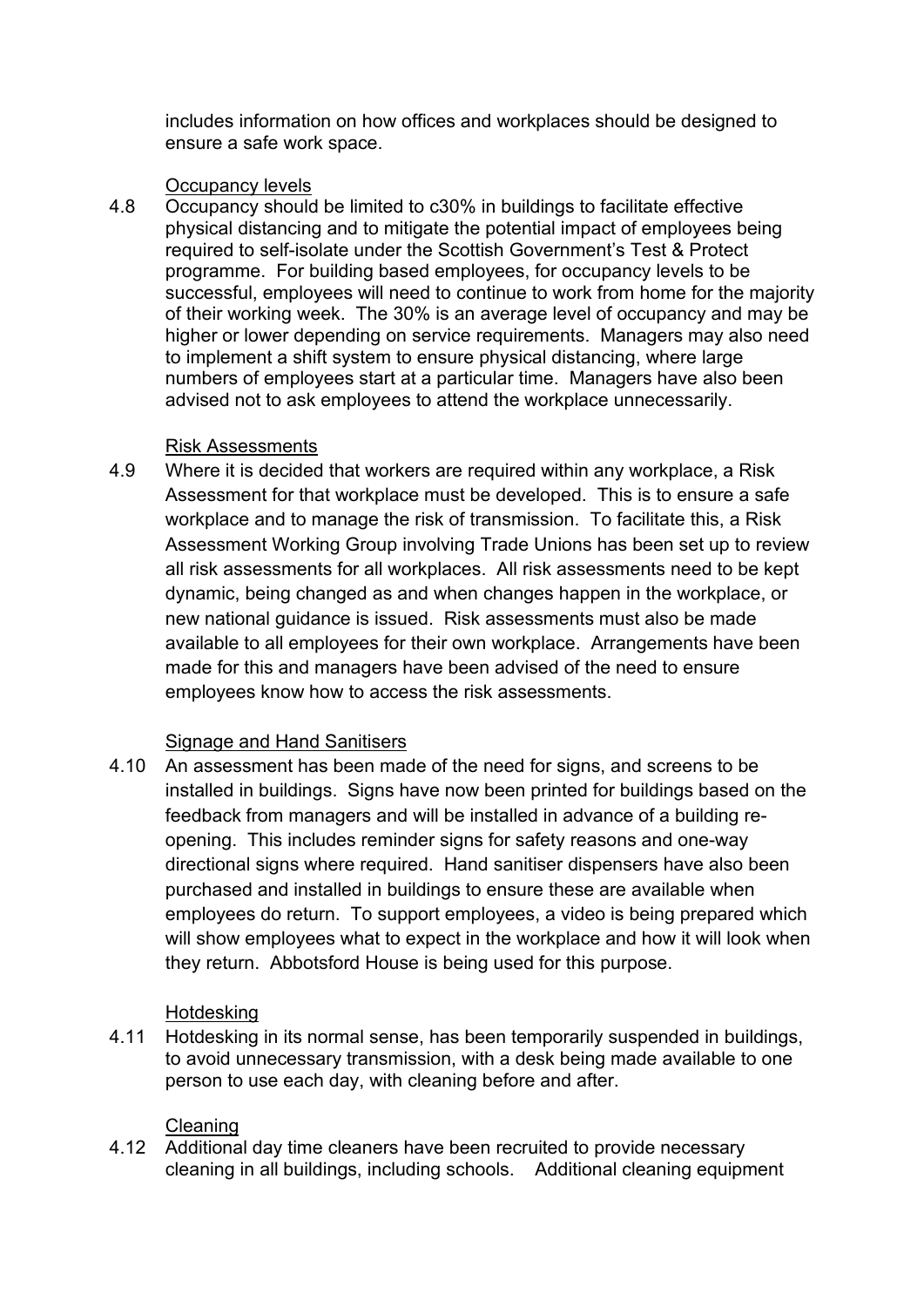has been purchased and specialist equipment piloted to enable anti-bacterial spraying of wide areas in a safe and effective way.

## **Council Vehicles**

- 4.13 To support service delivery and the need for physical distancing, some pool cars have been temporarily transferred to other service areas. This has ensured that those employees who must travel for work purposes can do so safely. These arrangements will continue until such time as physical distancing requirements change and enable a higher vehicle capacity. A small number of vehicles remain available at different locations as pool cars for employee use. Where required, employees can use their personal vehicle and claim mileage.
- 4.14 Signage has also been produced for Council vehicles to remind the driver of the safety measures they must take when using the vehicle, for example, using the cleaning materials provided to ensure the vehicle is cleaned before and after use. This helps to reduce the risk of transmission.

## **Canteen Facilities**

- 4.15 Canteen/kitchen areas are provided in a number of workplaces. These can currently only be used where appropriate physical distancing and suitable cleaning arrangements are in place. Managers are making appropriate arrangements for this as part of workplaces re-opening. This includes, for example, staff rooms in schools. Alternative rooms may require to be used to ensure the appropriate safety measures are followed and this will be dependent on the facility available.
- 4.16 The Council also has a catering provision for employees at, for example, the Municipal Buildings and Abbotsford House. Whilst the Scottish Government guidance now enables these to be open, to do so would be in contradiction to the advice to employees in these buildings to continue to work from home. In addition, usage would need to comply with physical distancing measures. The numbers who could get into such facilities would be limited. For these reasons, such catering provisions remain closed for the time being. This will continue to be reviewed. Canteen areas used for this provision can, if appropriate, be used for eating packed lunches provided physical distancing is maintained.

## **Homeworking**

- 4.17 As detailed in paragraph 3.2, services have responded to the Covid-19 crisis with a much higher proportion of our workforce enabled to work from home. This continues to be the case. This also supports the ambitions of the Council's Anytime Anywhere project which promotes home working as a method of working which can support the Strategic Property Review, support wellbeing, support improved productivity and bring more efficient ways of working.
- 4.18 The Scottish Government's route map suggests that homeworking will remain in place in Phase 4. This means it is expected to continue for the foreseeable future and will be part of the new normal. This does however, mean that we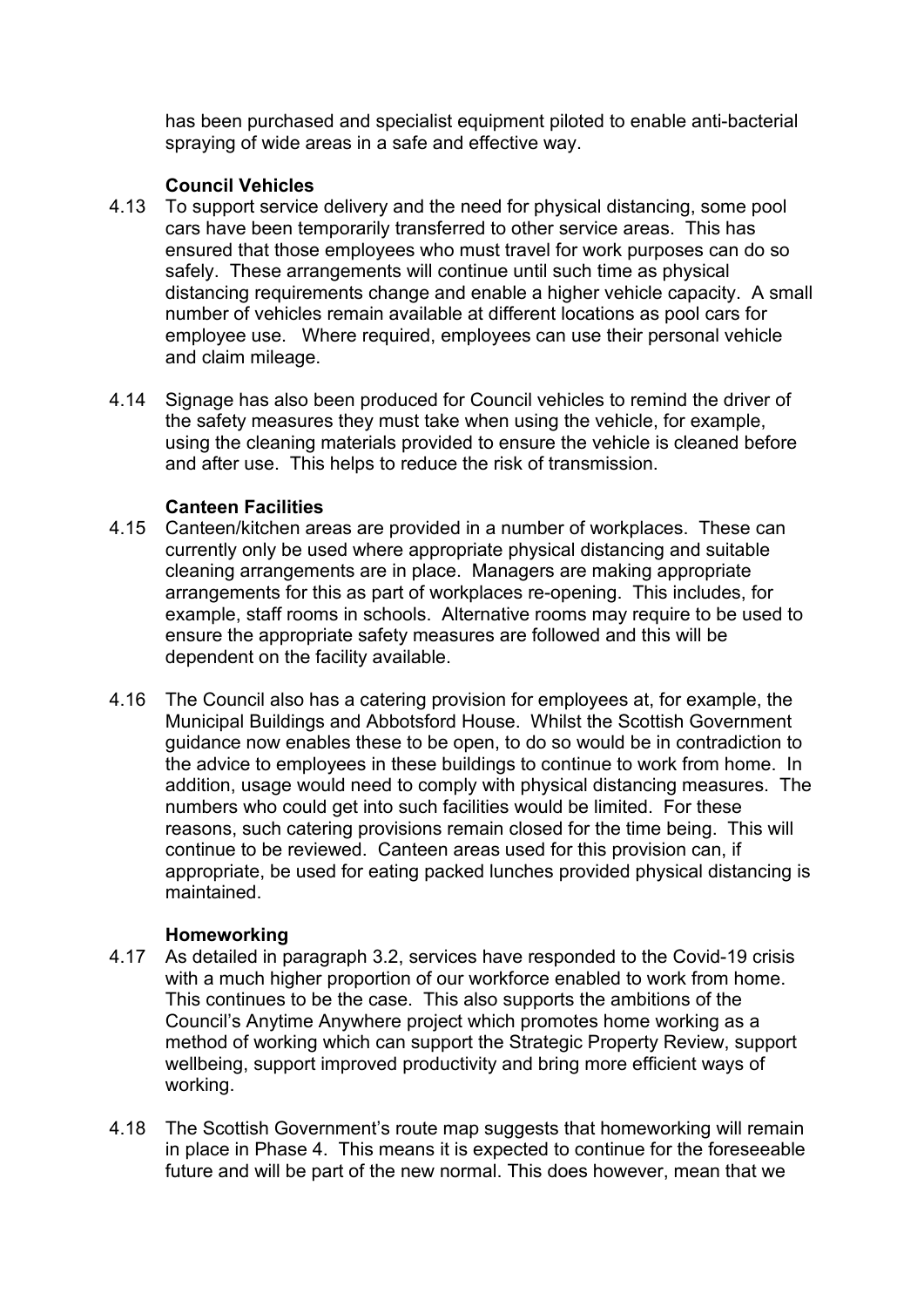must properly support employees working in this way. Consideration has therefore been given to the equipment employees require to support an effective and safe home working environment, and to ensure that barriers to home working can be removed. A specification for the appropriate 'kit' (both furniture and IT) has been developed and employees have now been asked to indicate their individual needs to ensure an effective and safe home workplace.

4.19 The provision of home working equipment changes the office needs and specification for IT. Looking forward, the majority of office based desks will be equipped with a docking station at a cost of c.£100 per unit. This will enable employees to connect their laptop directly to the fixed monitors already on the desk. For hygiene reasons, each employee will also be provided with a personal mouse and keyboard and a set of headphones (for making and receiving telephone calls from their laptop). This approach will also enable the Council to undertake a more effective review of the telephony provided with the aim of reducing the on-going costs for this.

#### **Employee Wellbeing**

4.20 Employee wellbeing must be at the heart of our considerations for the reopening of workplaces. As Members are aware, considerable work has been done to develop wellbeing pages on our website which all employees can access using the following link:

<https://www.falkirk.gov.uk/employees/coronavirus/#wellbeing>

- 4.21 Managers have also been encouraged to have regular contact with their teams to ensure appropriate support can be put in place, if required.
- 4.22 As employees return to the workplace, all managers have been provided with guidance asking them to undertake 1-1 discussions with employees covering a range of issues including how employees feel about returning to work. This ensures managers can support their teams appropriately as this happens. Through such discussions they will also be able to assess any additional support employees who are working from home may require. The needs of different employees will be very different and individual support plans must be considered where required.
- 4.23 For those employees who have been shielding, who are pregnant or who have been self isolating due to health reasons, very specific guidance has been provided to managers which requires an individual risk assessment to be undertaken. This ensures that we are considering their health situation in the return to the workplace. Specific advice can also be requested from our Occupational Health provider should this be of help to an individual's situation.
- 4.24 As part of the more general 1-1 process a question is also asked about health. We are likely to have some employees who have self reported as working from home but who may have an underlying health condition which has not been declared. If this arises in the 1-1 process, an individual risk assessment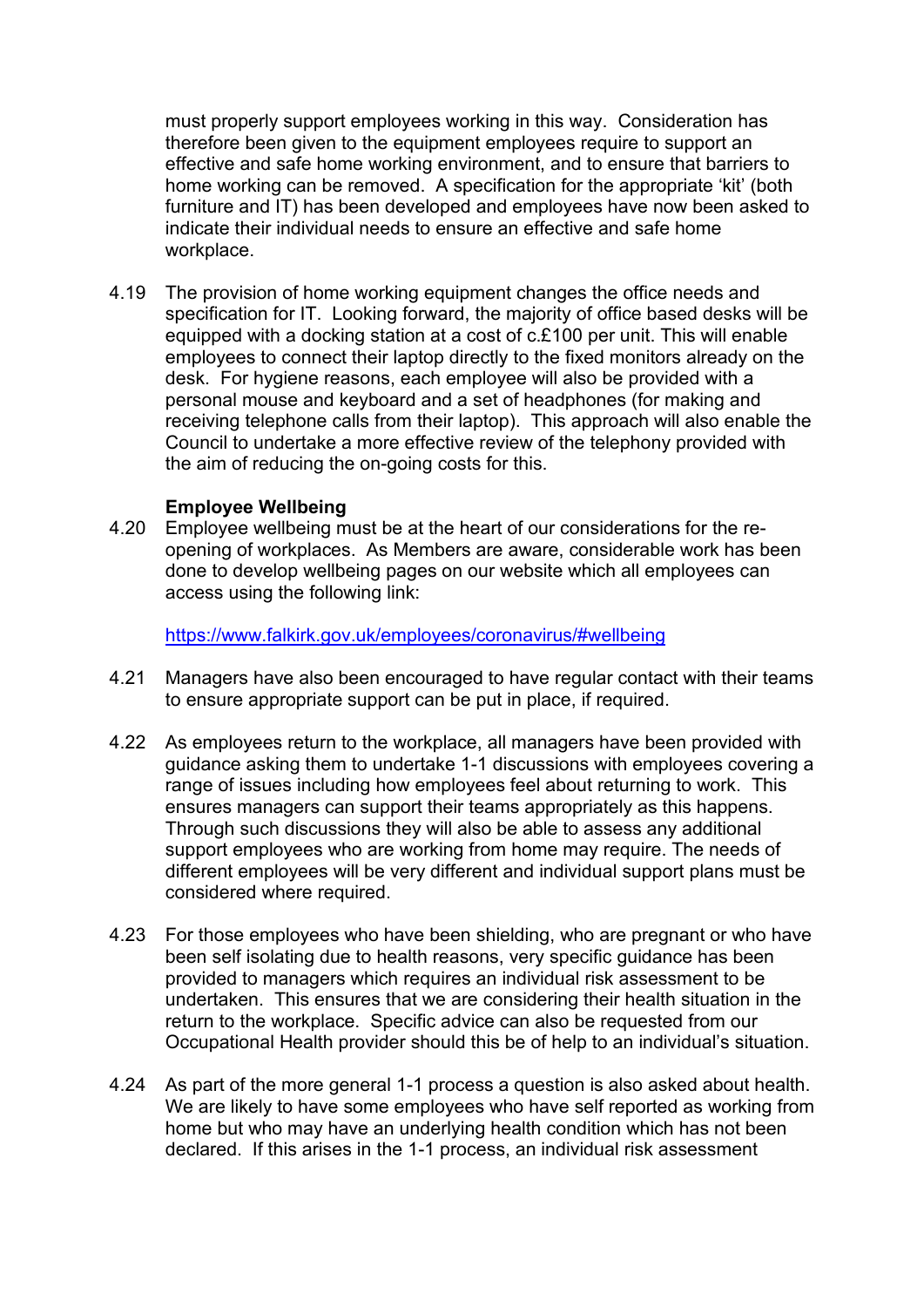should be undertaken with these employees too, to ensure their health needs are considered.

4.25 Work on wellbeing will continue to be developed, to ensure appropriate support is available for employees. A representative from the Council has also been attending the Scottish Government's Wellbeing Group, and any learning from this will incorporated in to the support made available.

#### **Communication**

- 4.26 Communication with our workforce during the recovery period has been crucial. Our communications team have assisted in producing updates for employees. This has helped to reassure employees that their health, wellbeing and safety is our top priority. Advice has also been offered to managers on how to support employees on wellbeing, and newsletters issued. A wide range of information is also available on the website.
- 4.27 An important part of this is the employee pulse survey which was issued on 24 June 2020. This focused on Covid issues, and was a 'temperature check' of the views of our workforce. 1226 employees completed the survey, providing their thoughts on wellbeing, working arrangements, management & leadership and communication.
- 4.28 The results from the survey have now been published in the employee section of Council's website at:

<https://www.falkirk.gov.uk/employees/engagement/pulse.aspx>

- 4.29 A series of employee focus groups have been held in August to explore the key issues raised by the survey. The outcomes from these groups, alongside the results of the pulse survey and last year's employee engagement survey, will form the basis of an action plan.
- 4.30 The Trade Union liaison group continues to meet on a weekly basis. This has been very helpful. It ensures effective and regular communication and resolution of issues arising in the workplace as a result of covid-19.

#### **Future Office Working Arrangements**

- 4.31 Moving forward beyond Covid, consideration must be given to what the new office environment and working arrangements look like. This must be considered within the context of the Strategic Property Review. It is essential that the progress made over the period of the lockdown and more recently, is not lost, and that we build on these achievements. The ambitions of the Anytime Anywhere project are being reviewed and new milestones developed. It is however, important that we provide clarity to our employees on this.
- 4.32 The results from the pulse survey show that the majority of employees are keen to continue to work within a flexible arrangement. Just over 50% of the respondents indicated that they would be happy to continue to work from home 2 or 3 days a week with, with some suggesting they would wish to work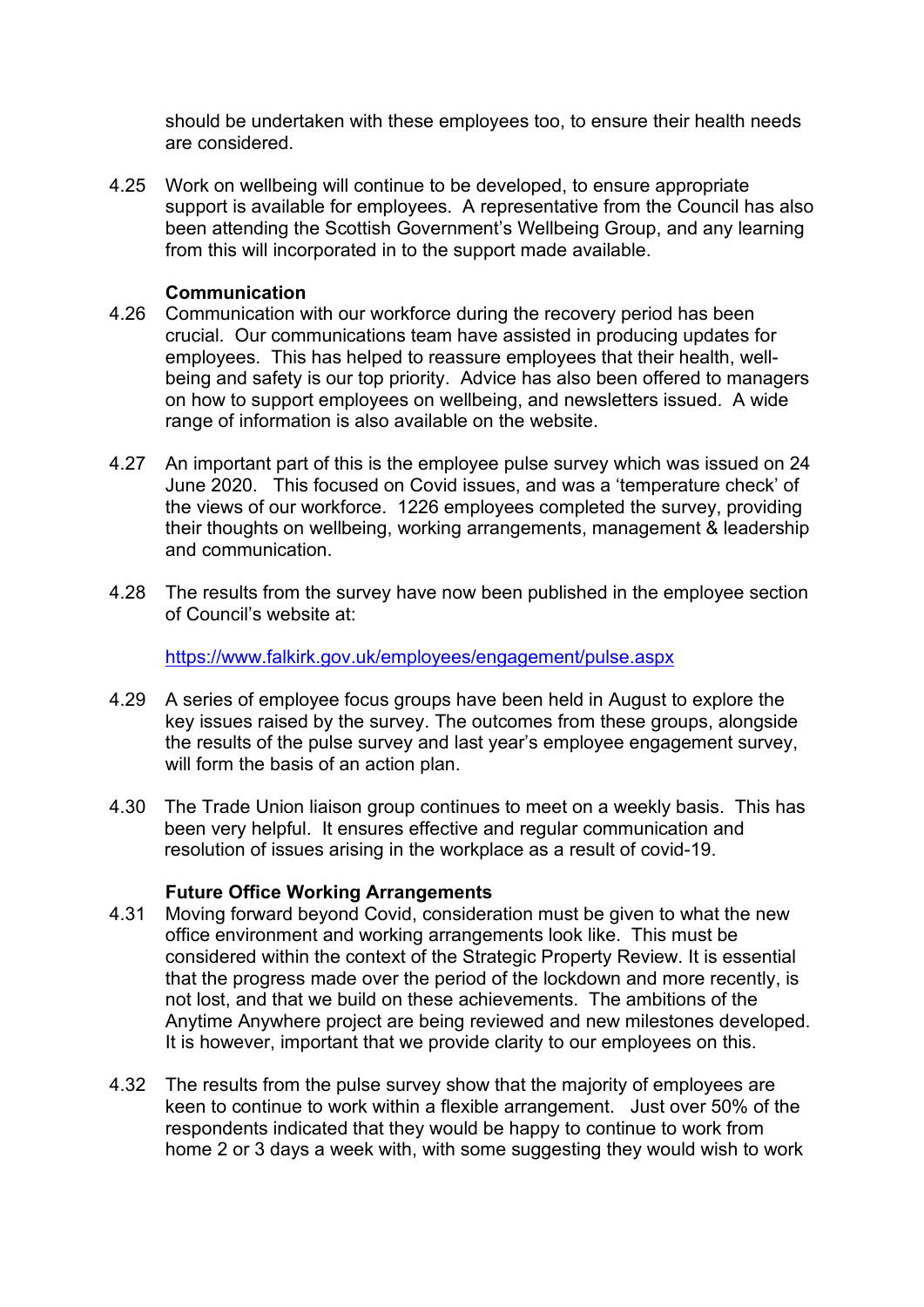a higher number of days from home. Just less than 20% suggested that they didn't want to continue to work from home.

- 4.33 Assessing our future needs in terms of office space, the property team were working within a 0.6 FTE ratio of employees to workstations. It is clear from the Covid lockdown period that working from home can work well for most employees. That being the case and given the pulse survey results, future planning will operate on the basis of a 0.5FTE employee to workstation ratio, allowing us to reduce the number of workstations and space required.
- 4.34 To achieve this, once the national guidance enables employees to return to offices, the intention is that they will return for less than 5 days per week. On average, employees will be asked to work on an average 0.5 ratio between home and the office. This will vary depending on individual circumstances. The employee's role and home environment will be taken into account. Some will work from home 4 or 5 days per week, whilst others may work from home for much shorter periods. Important to this is ensuring individual needs and requirements are taken into account. Work will be done with individual employees at the stage of a return to the office to assess how best to implement the 0.5 ratio. Key to this will be ensuring employee wellbeing is central to considerations, along with the personal circumstances of employees in making this transition.
- 4.35 In the meantime, in line with the Scottish Government roadmap, working from home will continue to be the default position where this is possible.

## **5 Consultation**

5.1 These arrangements have been discussed at the Anytime Anywhere Group which has cross Council and Trade Union representation. They have also been discussed with CMT to which the Anytime Anywhere Group reports. Trade Unions have also been involved in these discussions.

## **6 Implications**

## **Financial**

- 6.1 There has been additional costs associated with building checks for e.g., water quality. It is likely that there will be additional costs relating to extended building opening hours for cleaning/caretaking should this be required, however at this stage there are no firm proposed changes. Additional cleaners have however been required within the school estate. Screens to facilitate face to face contact with the public may also be required in different buildings and this is being further explored. Additional cost associated from the provision of signage, hand sanitisers and other safety measures have been incurred. Some of these costs may be charged to the Covid expenditure.
- 6.2 Costs will also arise from the additional equipment needed to support home working, along with additional keyboards and mice to support Covid-safe desk sharing arrangements. Additional costs are also likely from mileage/transport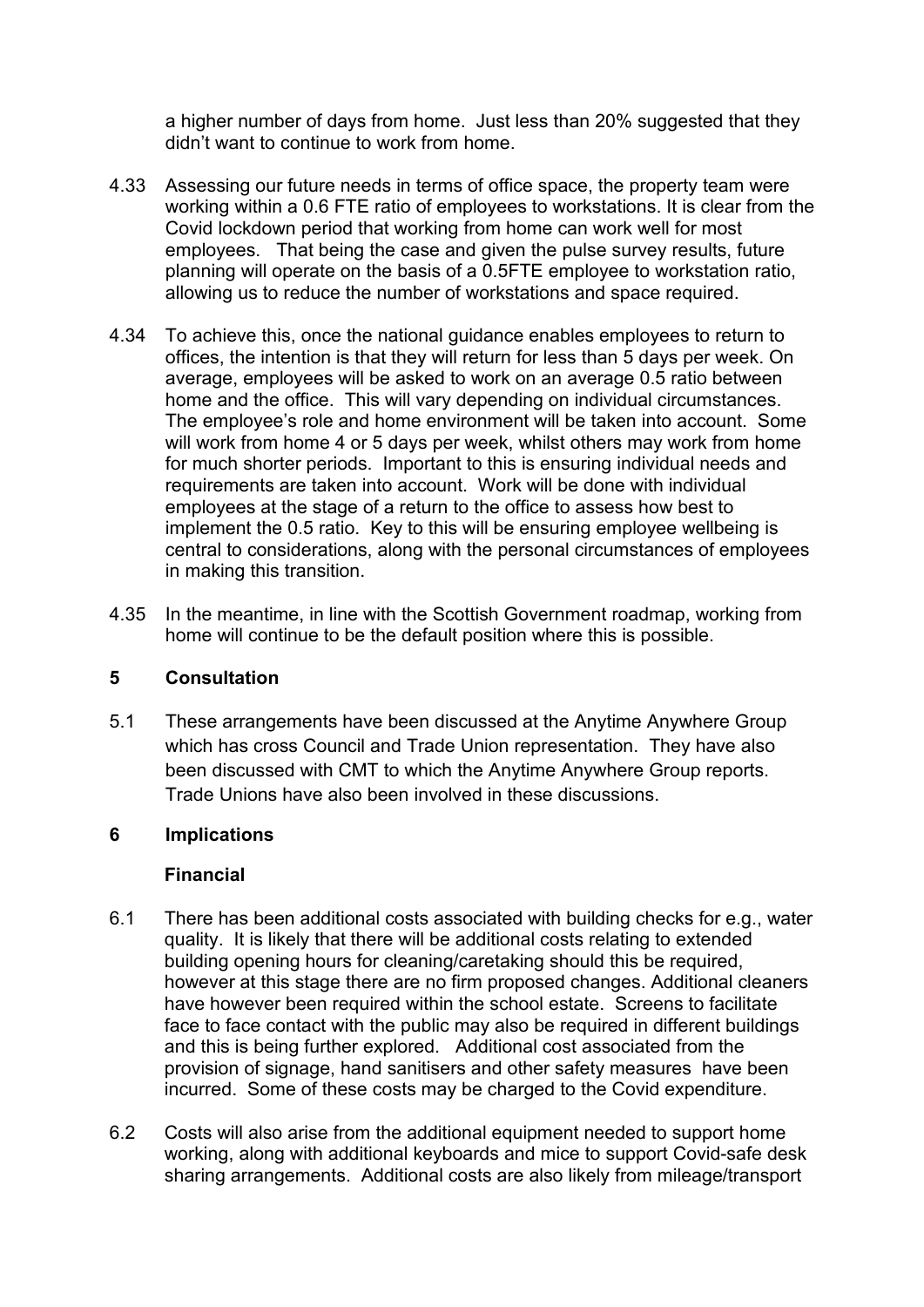if physical distancing requires to be maintained. Whilst some of these costs will be met from existing budget, additional capital expenditure has been requested as part of the Capital Programme for 2020/21; this will be referred to in the report submitted to Council on 30.09.20. This investment is required to deploy further laptop devices to all desk-based employees on a one-to-one basis, removing the need for desktop computers. It will also be used to ensure all of our systems can be adapted to work in a mobile and flexible way. In addition, we will ensure our front line employees have IT equipment, as appropriate, to undertake their role in 'real time' and to ensure such work is done as efficiently as possible. This shift to "anytime anywhere" working is essential to ensure business continuity and resilience. This project will also be a key enabler for savings to be realised through a reduction in our requirements for office space.

## **Resources**

6.3 Ongoing resources will be required across all services to review arrangements in line with changing guidance. In addition, managers must ensure appropriate resources are available to complete the necessary building checks, the building risk assessments, the individual employee risk assessments and the employee 1-1 discussions. Continued and on-going support is being provided by the Health, Safety and Care team, the Facilities team and HR teams to assist managers in undertaking this work. There has also been a high level of input from Trade Union colleagues in undertaking such work. Work will also be required to distribute home working equipment.

#### **Legal**

6.4 There is a legal requirement to provide a safe system of work/safe place of work, which includes home working equipment. It is essential that all risk assessments are considered prior to employees being asked to return to work.

#### **Risk**

6.5 There are a number of health, safety and wellbeing risks identified within the report. It is essential that these are implemented prior to any return to work.

#### **Equalities**

6.6 National guidance is being considered and applied in respect of those with underlying health conditions, shielding and /or pregnant.

#### **Sustainability/Environmental Impact**

6.7 A sustainability/environmental impact assessment was not required as part of this report.